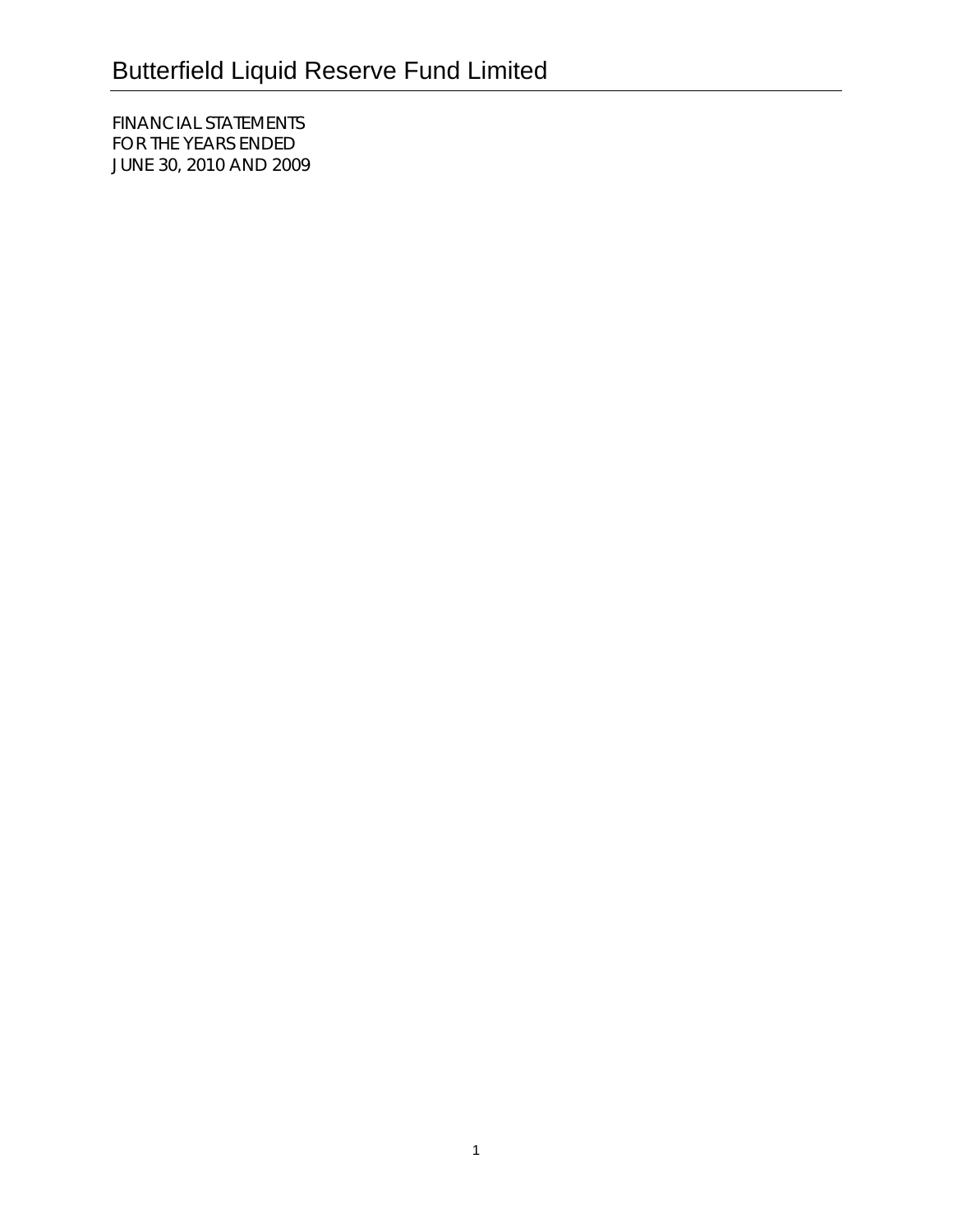# **To the Shareholders:**

We present the Annual Report of the Fund for the twelve months ended June 30, 2010. The Fund's investments experienced a substantial general recovery in prices over the period as the credit market environment improved. The non-tradable net asset value per share (NAV) of the Fund, after expenses and fees, decreased from \$7.5721 ex div on June 30, 2009 to \$6.7563 ex div on June 30, 2010. The NAV of the Fund remained suspended from June 17, 2009. Four dividend payments of \$2.71, \$1.43, \$1.20 and \$0.80 per share, respectively, totaling \$6.14 per share were declared on June 30, 2009, December 31, 2009, March 31, 2010 and June 30, 2010, respectively. The NAV of the Fund on June 30, 2010 was \$6.7563 per share ex the \$0.80 dividend to be paid on July 13, 2010 (\$7.5563 before deducting dividend), an equivalent price some 40.3% above the suspension level.

On a total return basis after fees, the Fund's return was 38.68% for the twelve months ended June 30, 2010. The net asset value of the Fund (ex dividend) stood at \$24.97 million at June 30, 2010.

At the Fund adviser's request, to lower fund expenses, Standard & Poor's agreed to withdraw the Fund's rating with effect from June 30, 2009.

### **Fund Review**

The Fund recovered over the year as floating rate note (FRN) credit spreads tightened with general improvements in credit spreads as the US and Global economy recovered from recession and financial crisis. FRN market demand and liquidity improved despite the Federal Reserve maintaining the Fed Funds rate at near zero levels to boost the US economic performance. The main sub sectors that recovered and led to price increases were UK RMBS, US CMBS and middle market loan ABS issues. The timing and amounts of further principal pay-downs on some securities remain uncertain. The recent increase in LIBOR rates helped coupon reset levels and added to total returns. We expect the US economy to continue its uneven recovery and the Fed is likely to keep the Fed Funds Rate at near zero level until well into 2011. The Fund contains all FRN securities with no fixed coupon exposure and average portfolio duration was 1.8 months at the end of the period.

### **Fund Outlook**

The Fund had recovered significantly over the past year and the strategy has been to return funds to shareholders as investments have received principal pay-downs and interest coupons or been sold. This has resulted in a total of \$6.14 per share or \$22.7 million being paid to shareholders since the Fund NAV was suspended.

tentat

David Stewart President Butterfield Liquid Reserve Fund Limited

October 11, 2010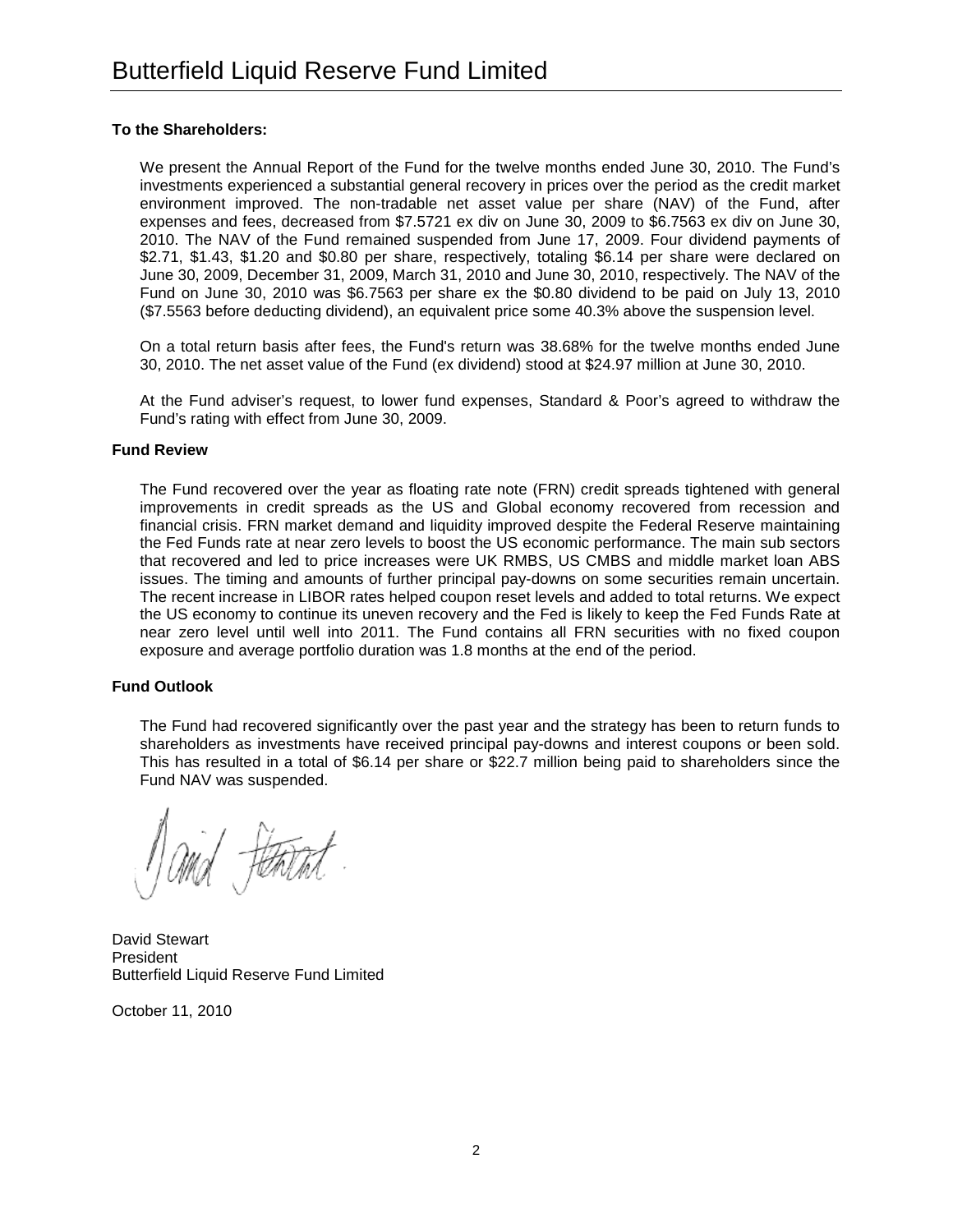# **AUDITORS' REPORT TO THE SHAREHOLDERS**

We have audited the accompanying statements of net assets of Butterfield Liquid Reserve Fund Limited ("the Fund"), including the statements of portfolio investments, as at June 30, 2010 and 2009, and the statements of operations and changes in net assets for the years then ended. These financial statements are the responsibility of the Fund's management. Our responsibility is to express an opinion on these financial statements based on our audits.

We conducted our audits in accordance with auditing standards generally accepted in Canada and Bermuda. Those standards require that we plan and perform an audit to obtain reasonable assurance whether the financial statements are free of material misstatement. An audit includes examining, on a test basis, evidence supporting the amounts and disclosures in the financial statements. An audit also includes assessing the accounting principles used and significant estimates made by management, as well as evaluating the overall financial statement presentation.

In our opinion, these financial statements present fairly, in all material respects, the financial position of the Fund as at June 30, 2010 and 2009, and the results of its operations and the changes in its net assets for the years then ended, in accordance with accounting principles generally accepted in Canada and Bermuda.

Deloitte + Touche Ltd.

**DELOITTE & TOUCHE LTD.** Chartered Accountants Hamilton, Bermuda October 11, 2010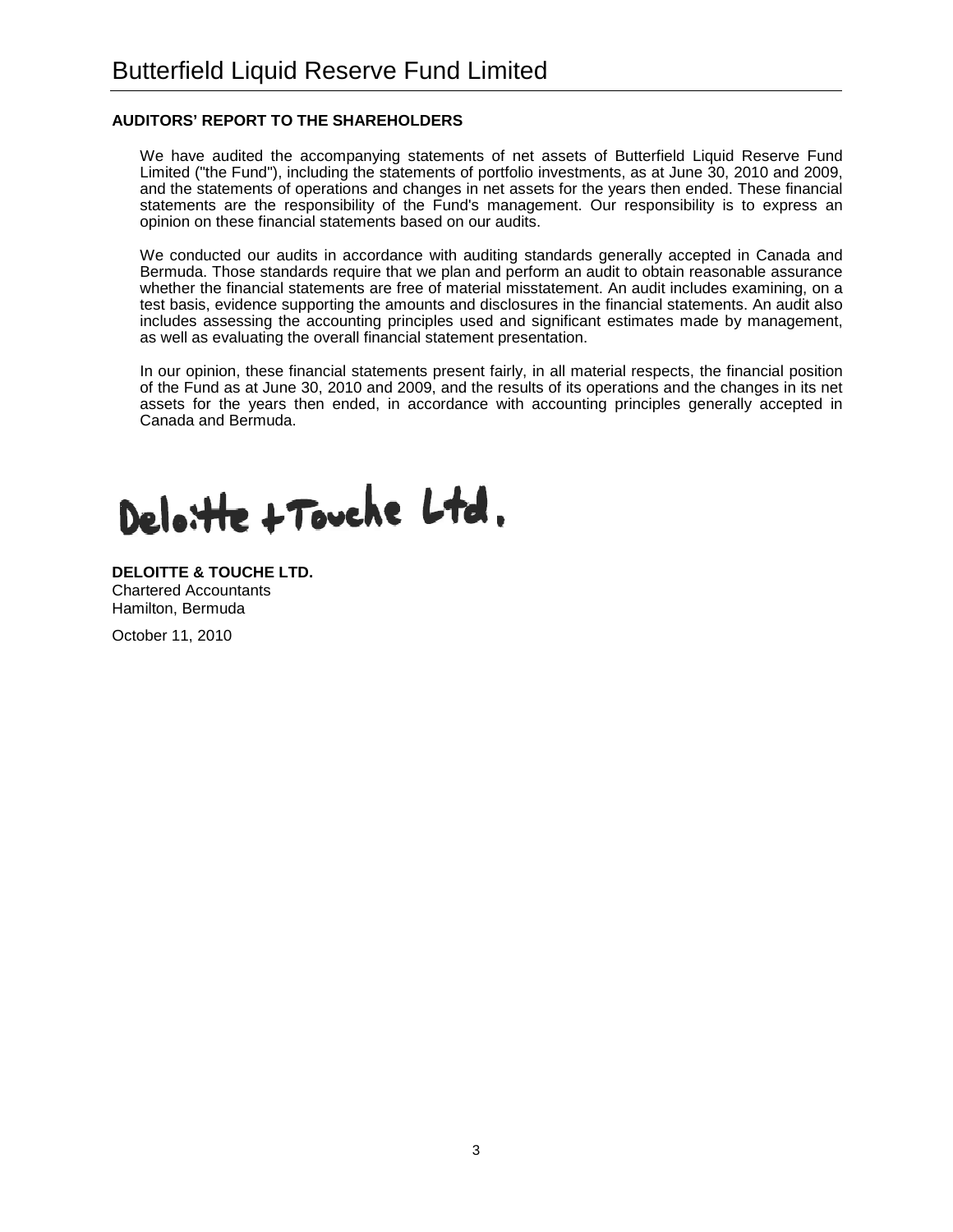# **DIRECTORS**

Barry Hanson Sheila Brown Curtis Dickinson Dawn Griffiths David Stewart (Appointed on November 23, 2009) John Weale (Resigned on November 23, 2009) Ian Coulman (Resigned on July 20, 2009)

#### **INVESTMENT ADVISOR**

Butterfield Asset Management Limited P.O. Box HM 195 Hamilton HM AX Bermuda

# **CUSTODIAN**

Butterfield Trust (Bermuda) Limited P.O. Box HM 195 Hamilton HM AX Bermuda

# **REGISTRAR, TRANSFER AGENT AND ADMINISTRATOR**

Butterfield Fulcrum Group (Bermuda) Limited P.O. Box HM 195 Hamilton HM AX Bermuda

# **AUDITORS**

Deloitte & Touche Ltd. P.O. Box HM 1556 Hamilton HM FX Bermuda

### **AUDIT COMMITTEE**

Barry Hanson John Weale (Resigned on November 23, 2009)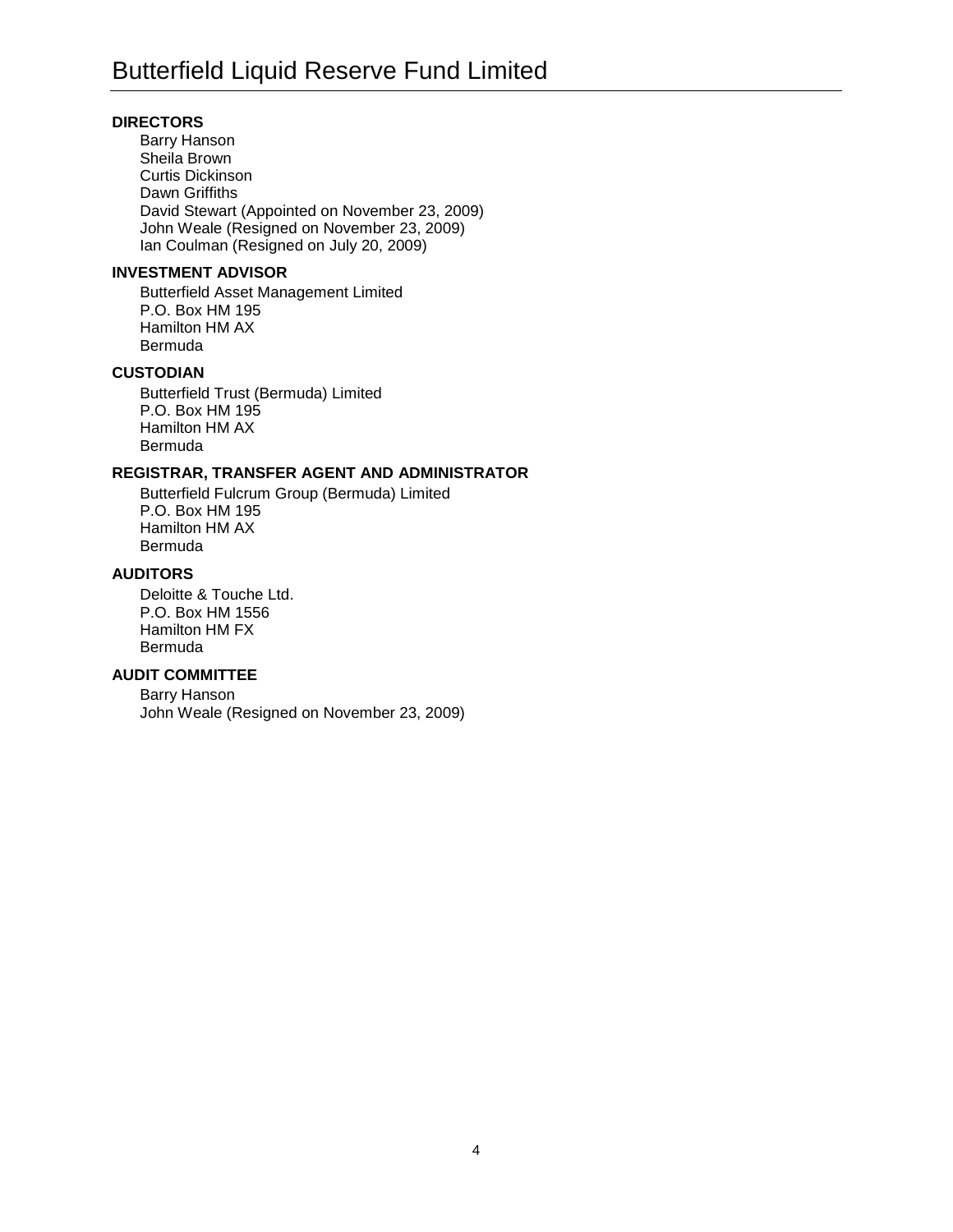### **STATEMENTS OF NET ASSETS As at June 30, 2010 and 2009**

**(Expressed in US Dollars)**

|                                                  | 2010                |      | 2009       |
|--------------------------------------------------|---------------------|------|------------|
| <b>ASSETS</b>                                    |                     |      |            |
| Investments, at current value                    |                     |      |            |
| (Cost 2010 - \$36,937,604 ; 2009 - \$50,195,755) | \$<br>24,414,987 \$ |      | 27,564,349 |
| Due from broker                                  | 2,988,302           |      |            |
| Cash and cash equivalents                        | 582,043             |      | 10,459,619 |
| Accrued interest receivable                      | 24,836              |      | 37,737     |
| Prepaid expenses                                 | 2,796               |      | 19,698     |
|                                                  | 28,012,964          |      | 38,081,403 |
| <b>LIABILITIES</b>                               |                     |      |            |
| Dividends payable                                | 2,956,378           |      | 10,014,729 |
| Accrued expenses                                 | 77,022              |      | 72,208     |
|                                                  | 3,033,400           |      | 10,086,937 |
|                                                  | 24,979,564          |      | 27,994,466 |
| Organisational shares                            | 12,000              |      | 12,000     |
| <b>FUND NET ASSETS</b>                           | \$<br>24,967,564 \$ |      | 27,982,466 |
| Number of common shares in issue                 | 3,695,472           |      | 3,695,472  |
| <b>NET ASSET VALUE PER COMMON SHARE</b>          | \$<br>6.7563        | - \$ | 7.5721     |

Signed on Behalf of the Board

DIRECTOR DIRECTOR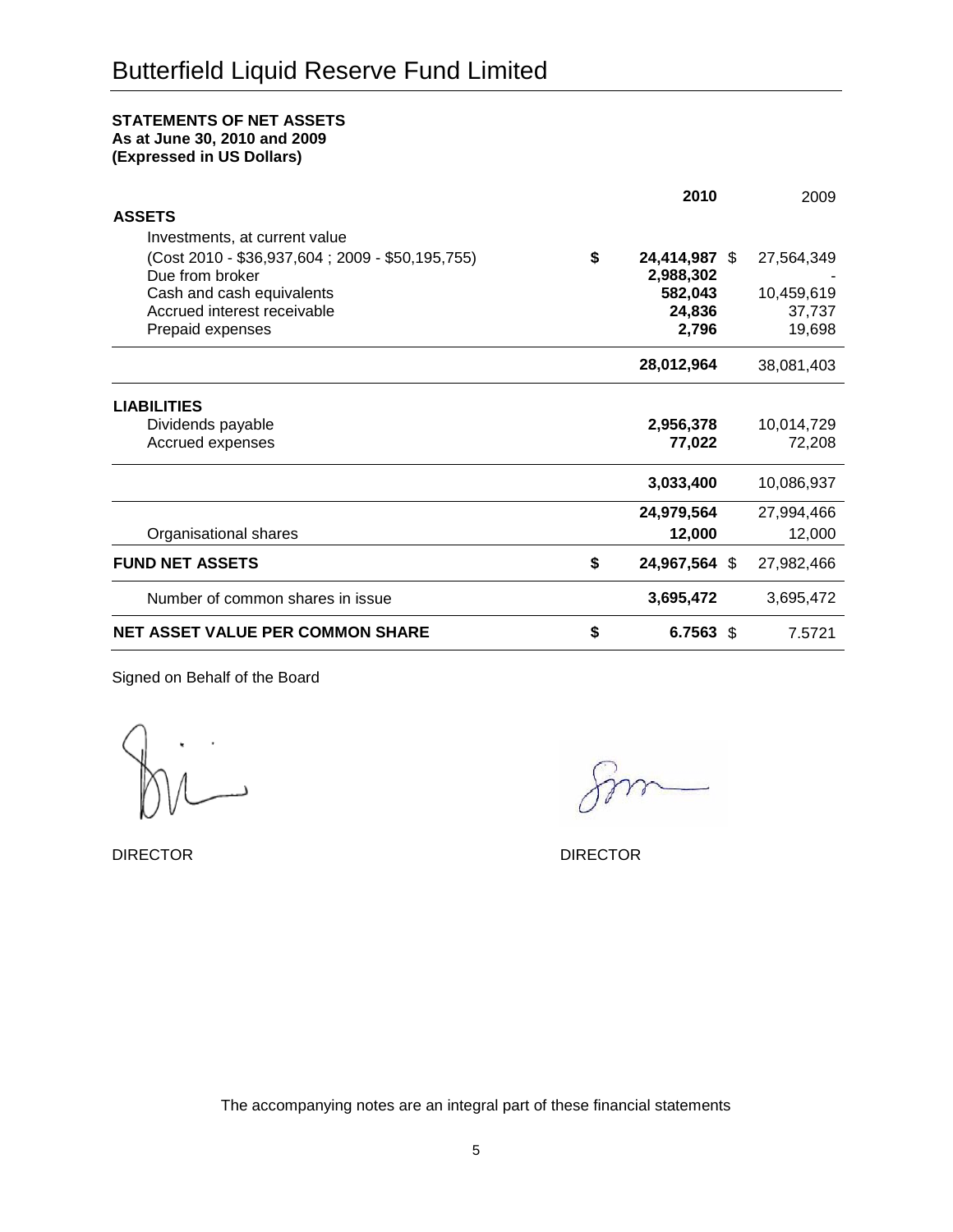# **STATEMENTS OF PORTFOLIO INVESTMENTS**

**As at June 30, 2010 and 2009**

**(Expressed in US Dollars)**

| <b>Investment</b>                                                                         | <b>Nominal</b> | 2010<br><b>Current</b><br>Value | $%$ of<br><b>Portfolio</b> | Nominal                   | 2009<br>Current<br>Value | $%$ of<br>Portfolio |
|-------------------------------------------------------------------------------------------|----------------|---------------------------------|----------------------------|---------------------------|--------------------------|---------------------|
| <b>Corporate Bonds</b><br>Aleutian Investments 20/5/14<br>Nationwide Life Global 14/12/10 | 1,444,444      | \$<br>433,333                   | 1.77%                      | 1,666,667 \$<br>3,000,000 | 1,250,000<br>2,882,064   | 4.53%<br>10.47%     |
|                                                                                           |                | 433,333                         | 1.77%                      |                           | 4,132,064                | 15.00%              |
| <b>Mortgage Backed Securities</b>                                                         |                |                                 |                            |                           |                          |                     |
| Asset Backed Funding Cert<br>25/12/33                                                     | 1,887,882      | 552,718                         | 2.26%                      | 2,086,786                 | 537,445                  | 1.95%               |
| Bank of America BALL 2005<br>15/3/22                                                      | 10,000,000     | 8,528,136                       | 34.93%                     | 10,000,000                | 6,356,100                | 23.06%              |
| Granite Mortgage 20/1/44                                                                  | 3,225,198      | 2,512,077                       | 10.29%                     | 3,225,198                 | 997,357                  | 3.62%               |
| Residential Mtg Sec M1B<br>11/12/36                                                       | 2,546,000      | 2,059,918                       | 8.44%                      | 2,546,000                 | 1,700,193                | 6.17%               |
| Residential Mtg Sec M2B<br>11/12/36                                                       | 638,500        | 541,671                         | 2.22%                      | 638,500                   | 403,392                  | 1.46%               |
| Terwin Mortgage Trust 25/11/33                                                            | 1,256,281      | 471,105                         | 1.93%                      | 1,477,430                 | 583,600                  | 2.12%               |
| Wachovia WBCMT 2007 15/6/20                                                               | 5,000,000      | 3,000,000                       | 12.29%                     | 5,000,000                 | 1,850,000                | 6.71%               |
|                                                                                           |                | 17,665,625                      | 72.36%                     |                           | 12,428,087               | 45.09%              |
| <b>Asset Backed Securities</b>                                                            |                |                                 |                            |                           |                          |                     |
| <b>ACAS Business Loan Trust</b><br>16/8/19                                                | 8,021,175      | 4,010,588                       | 16.43%                     | 8,021,175                 | 2,005,295                | 7.27%               |
| Capital Source 2006 -1A 22/8/16                                                           |                |                                 |                            | 4,615,543                 | 2,538,548                | 9.21%               |
| Capital Source 2007 -1A B<br>20/3/17                                                      | 2,882,654      | 2,305,441                       | 9.44%                      | 2,882,654                 | 1,814,865                | 6.58%               |
| Hertz Vehicle Financing 25/11/11                                                          |                |                                 |                            | 5,000,000                 | 4,645,490                | 16.85%              |
|                                                                                           |                | 6,316,029                       | 25.87%                     |                           | 11,004,198               | 39.91%              |
| TOTAL INVESTMENTS AT CURRENT VALUE<br>(Cost 2010 - \$36,937,604; 2009 - \$50,195,755) \$  |                | 24,414,987                      | 100.00%                    |                           | 27,564,349<br>\$         | 100.00%             |

The Fund's portfolio includes \$10 million nominal original face of Novastar ABS CDO FRN 8/2/47, which has been fully written down to zero value. The Fund is currently not accruing interest for this security.

The accompanying notes are an integral part of these financial statements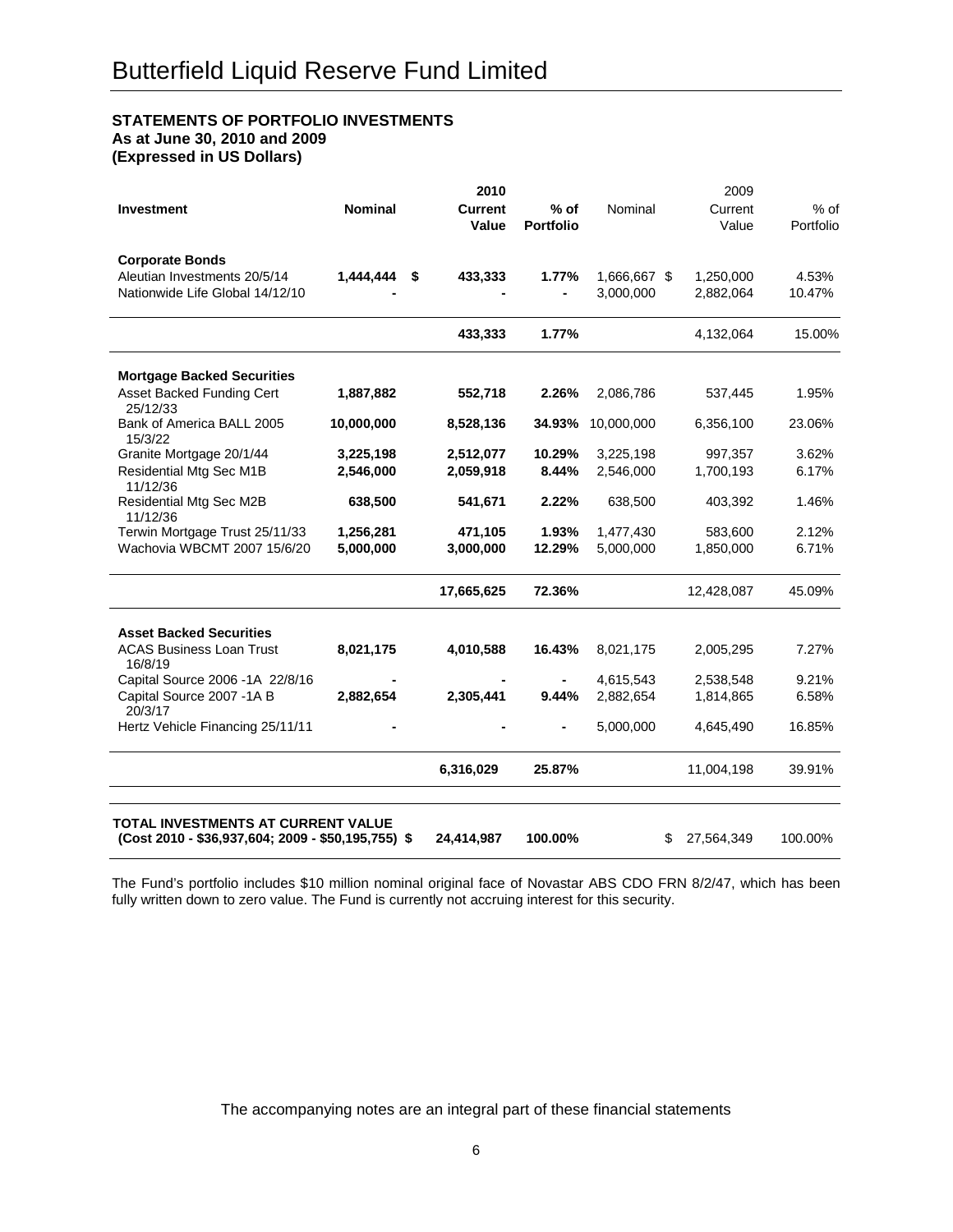# **STATEMENTS OF OPERATIONS**

**For the years ended June 30, 2010 and 2009**

**(Expressed in US Dollars)**

|                                                                           | 2010            | 2009                 |
|---------------------------------------------------------------------------|-----------------|----------------------|
| <b>INVESTMENT INCOME</b>                                                  |                 |                      |
| Interest                                                                  | \$<br>355,586   | \$<br>2,128,761      |
| <b>EXPENSES</b>                                                           |                 |                      |
| Management fee                                                            | 101,880         | 211,973              |
| Registrar & transfer agent fee                                            | 35,724          | 53,589               |
| Secretarial fee                                                           | 28,070          | 14,338               |
| Directors' fee                                                            | 23,514          | 22,500               |
| Advertising                                                               | 22,139          | 21,023               |
| Insurance                                                                 | 21,507          | 19,033               |
| Audit fee                                                                 | 20,279          | 23,268               |
| Accounting fee                                                            | 19,686          | 65,000               |
| Legal fee                                                                 | 17,519          |                      |
| Custodian fee                                                             | 9,080           | 19,406               |
| Government fee                                                            | 8,031           | 13,918               |
| Miscellaneous                                                             | 7,677           | 15,355               |
| Communication                                                             | 7,200           | 7,200                |
| Interest                                                                  |                 | 35,433               |
|                                                                           | 322,306         | 522,036              |
| <b>NET INVESTMENT INCOME</b>                                              | 33,280          | 1,606,725            |
| NET REALISED AND UNREALISED GAIN (LOSS) ON<br><b>INVESTMENTS</b>          |                 |                      |
| Net realised loss on investments                                          | (481, 502)      | (11, 353, 341)       |
| Net change in unrealised gain (loss) on investments                       | 10,108,789      | (8,520,699)          |
| <b>NET GAIN (LOSS) ON INVESTMENTS</b>                                     | 9,627,287       | (19, 874, 040)       |
| NET INCREASE (DECREASE) IN NET ASSETS RESULTING<br><b>FROM OPERATIONS</b> | \$<br>9,660,567 | \$<br>(18, 267, 315) |

The accompanying notes are an integral part of these financial statements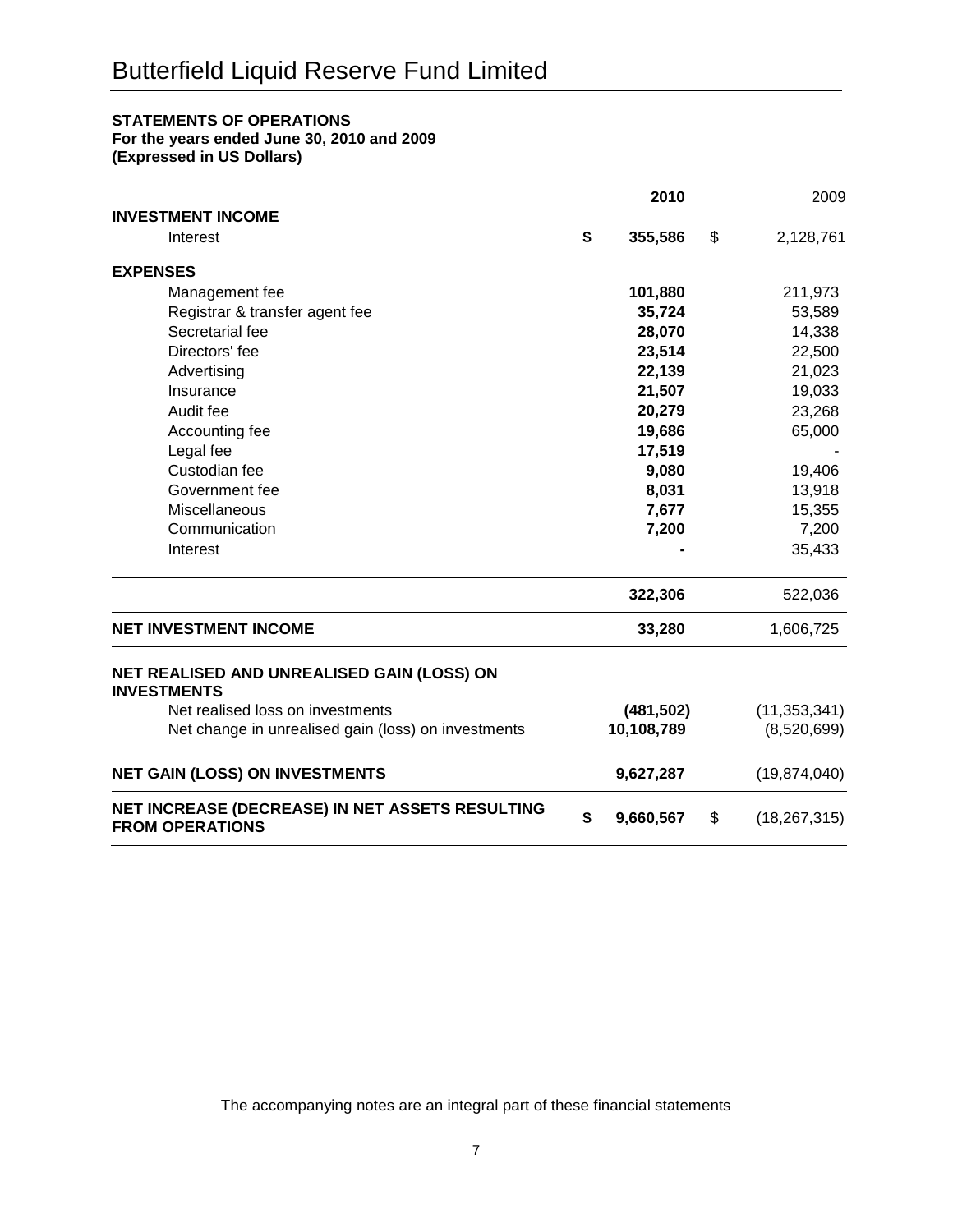# **STATEMENTS OF CHANGES IN NET ASSETS**

**For the years ended June 30, 2010 and 2009**

**(Expressed in US Dollars)**

|                                              | 2010             | 2009                 |
|----------------------------------------------|------------------|----------------------|
| <b>NET INCREASE (DECREASE) IN NET ASSETS</b> |                  |                      |
| <b>RESULTING FROM OPERATIONS</b>             | \$<br>9,660,567  | \$<br>(18, 267, 315) |
| <b>DISTRIBUTIONS TO INVESTORS</b>            |                  |                      |
| Dividends paid and payable                   | (12, 675, 469)   | (10,014,729)         |
| <b>CAPITAL STOCK TRANSACTIONS</b>            |                  |                      |
| Issue of shares                              |                  | 4,120,108            |
| Redemption of shares                         |                  | (51,890,033)         |
| Net capital stock transactions               |                  | (47, 769, 925)       |
| NET DECREASE IN NET ASSETS FOR THE YEAR      | (3,014,902)      | (76,051,969)         |
| <b>NET ASSETS – BEGINNING OF YEAR</b>        | 27,982,466       | 104,034,435          |
| <b>NET ASSETS – END OF YEAR</b>              | \$<br>24,967,564 | \$<br>27,982,466     |

The accompanying notes are an integral part of these financial statements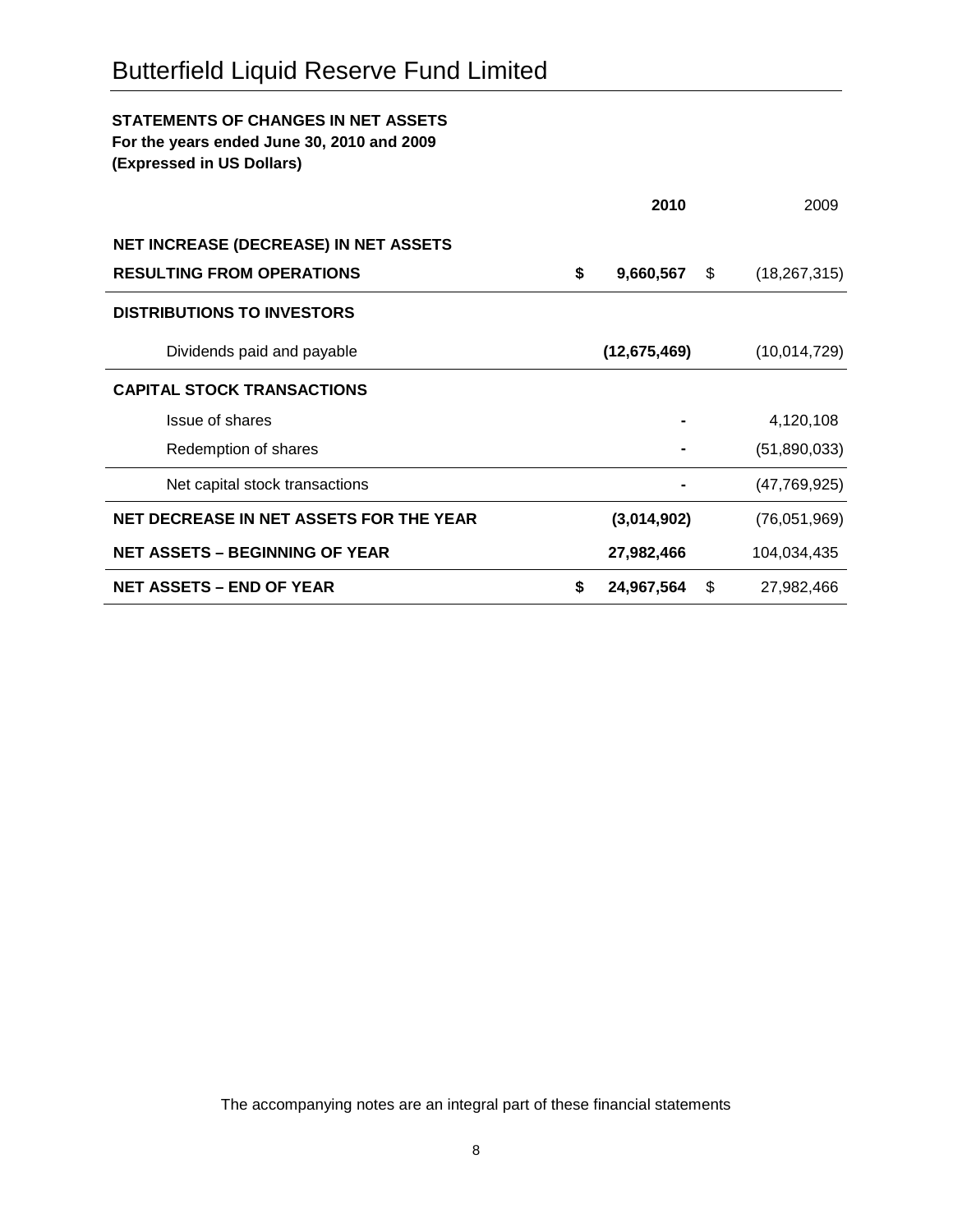### **1. ABOUT THE FUND**

Butterfield Liquid Reserve Fund Limited (the "Fund"), is an open-ended investment company which was incorporated under the laws of Bermuda on April 19, 1995.

The Fund commenced operations on April 28, 1995. Butterfield Trust (Bermuda) Limited, acts as Custodian. Butterfield Asset Management Limited acts as Investment Advisor. Butterfield Fulcrum Group (Bermuda) Limited acts as Registrar and Transfer Agent and as Accountants for the Fund. Butterfield Trust (Bermuda) Limited and Butterfield Asset Management Limited are wholly owned subsidiaries of The Bank of N.T. Butterfield & Son Limited (the "Bank"), and the Bank also holds a significant interest in Butterfield Fulcrum Group (Bermuda) Limited.

The investment objective of the Fund is to seek as high an overall rate of return as possible while endeavoring to maintain liquidity and limited price volatility. To achieve this objective, the Fund invests in US dollar denominated short dated fixed and floating rate debt securities.

On June 17, 2009, the Directors of the Fund decided to suspend the calculation of the net asset value of the Fund. Share subscriptions and redemptions from the Fund were also suspended.

# **2. SUMMARY OF SIGNIFICANT ACCOUNTING POLICIES**

The financial statements have been prepared in accordance with accounting principles generally accepted in Canada and Bermuda. The preparation of financial statements in accordance with generally accepted accounting principles requires management to make estimates and assumptions that affect the reported amount of assets and liabilities and disclosure of contingent assets and liabilities at the date of the financial statements and the reported amounts of revenues and expenses during the period. Actual results could differ from those estimates. The following is a summary of significant accounting policies followed by the Fund.

### **a) Valuation of Investments**

Over the counter securities are valued on the basis of the mean between the current bid and ask prices on that date. Securities which are not listed on a national securities exchange or reported on other national markets, but which are traded among broker-dealers and other institutional investors in over-the-counter markets are recorded at fair value using current market quotations provided by such broker-dealers and, where available, external pricing sources. The Fund's investments at June 30, 2009 are generally illiquid, and not actively traded, resulting in less reliable market quotations. The net change during the year between these amounts and cost is shown as unrealized gain (loss) on investments.

The requirements of the CICA Handbook Section 3855, Financial Instruments – Recognition and Measurement ("CICA 3855"), became effective for fiscal years beginning on or after October 1, 2006. CICA 3855 prescribes specific guidance for establishing fair values under GAAP, including the use of bid prices for long positions and ask prices for short positions for investments quoted in active markets. Where active markets do not exist, fair values are established using a fair valuation technique. Prior to the adoption of CICA 3855, fair values were based on last traded or closing prices or based on management's best estimate where market quotations were not reliable or available.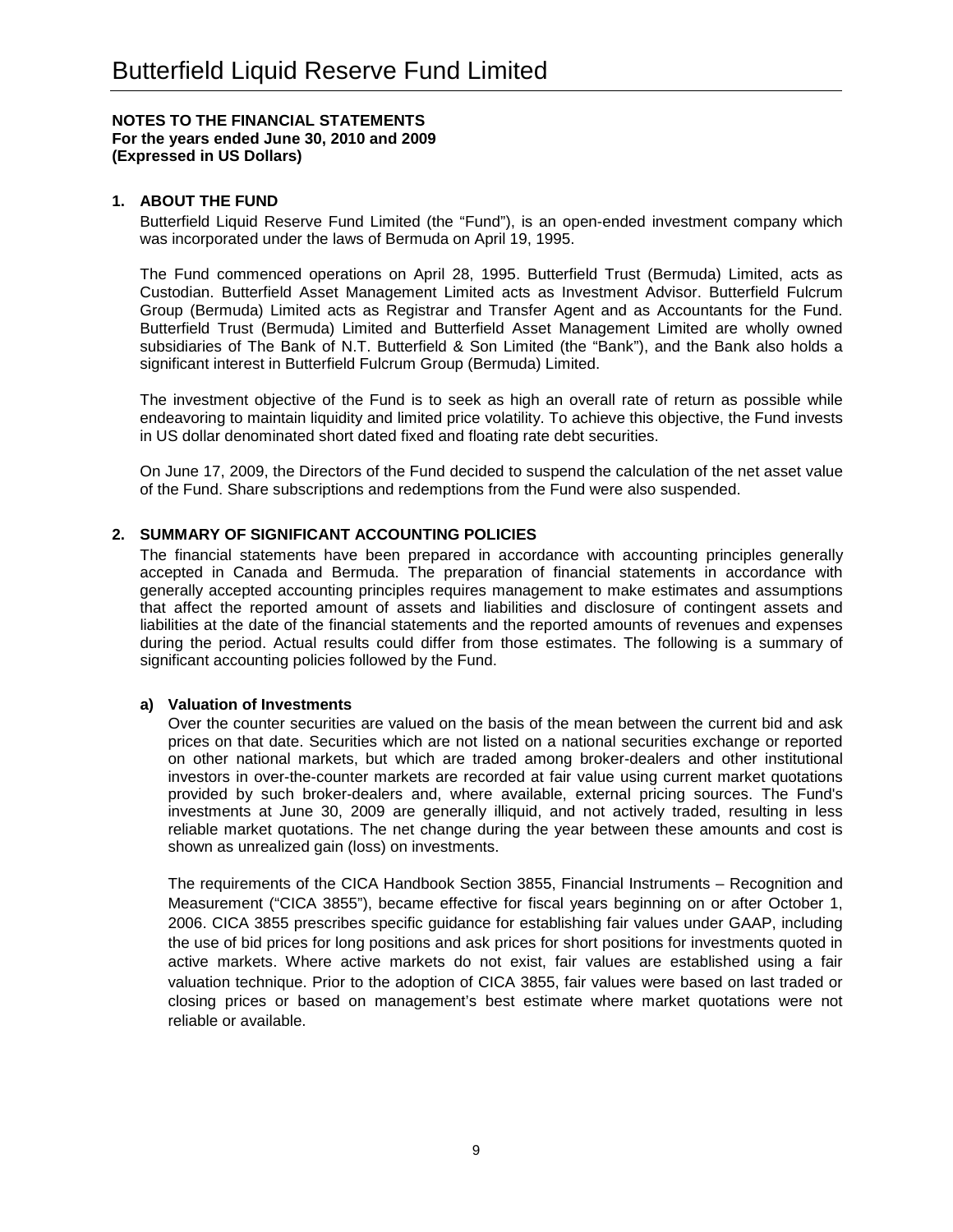# **2. SUMMARY OF SIGNIFICANT ACCOUNTING POLICIES (CONT'D)**

# **a) Valuation of Investments (cont'd)**

The process of valuing investments for which no active market exists is inevitably based on inherent uncertainties and the resulting values may differ from values that would have been used had an active market existed for these investments. The valuation of such securities can be based on various valuation techniques that could include mathematical models, comparable valuation models, fundamental valuation models, or other techniques that would reflect the specific business situation or market the security operates within. The models would use observable market data as inputs where possible. However, in some instances, certain investments are fair valued based on assumptions that may not be supported by observable inputs. Securities without observable market value inputs in their valuation require judgment in establishing their fair value. Changes in any of these assumptions could affect the reported fair value of financial assets or financial liabilities.

CICA 3855 also requires that transaction costs (such as brokerage commissions) incurred on portfolio transactions be recognized immediately in net income and presented as a separate expense item in the financial statements.

Had the Fund used the bid prices for long positions, as prescribed by CICA 3855, the current value of investments and fund net assets would have decreased by \$Nil (2009 \$384,554) and the net asset value per common share would have decreased by \$Nil (2009 \$0.1041).

### **b) Investment Transactions and Income Recognition**

Investment transactions are accounted for on the trade date. Gains or losses arising from the sale of investments are determined using the average cost basis. Income from investments is recorded on the accrual basis. Interest income is recorded as earned and dividend income is recorded on the ex-dividend date.

# **c) Cash and Cash Equivalents**

Cash equivalents are comprised primarily of shares in the Butterfield Money Market Fund Limited, an affiliated money market fund, denominated in US\$ shares. Shares may be redeemed on a same day notice.

### **d) Financial Assets and Liabilities**

In addition to the estimated fair values of investments as disclosed in the statements of portfolio investments, the estimated fair value of the Fund's other financial instruments, including cash and cash equivalents, accrued interest receivable, dividends payable and accrued expenses approximate their carrying value.

### **e) Adoption of New Accounting Standards**

The CICA issued CICA Handbook Section 3862 ("CICA 3862"), Financial Instruments — Disclosures and Section 3863 ("CICA 3863"), Financial Instruments — Presentation, effective for interim and annual financial statements relating to fiscal years beginning on or after October 1, 2007. These standards provide comprehensive disclosure and presentation requirements for financial instruments, and introduce new requirements for specific qualitative and quantitative disclosure about risks. The main objective of this standard is to enable investors to evaluate the significance of financial instruments, the nature and extent of risks involved, and how these risks are managed. CICA 3862 requirements were adopted since the prior year.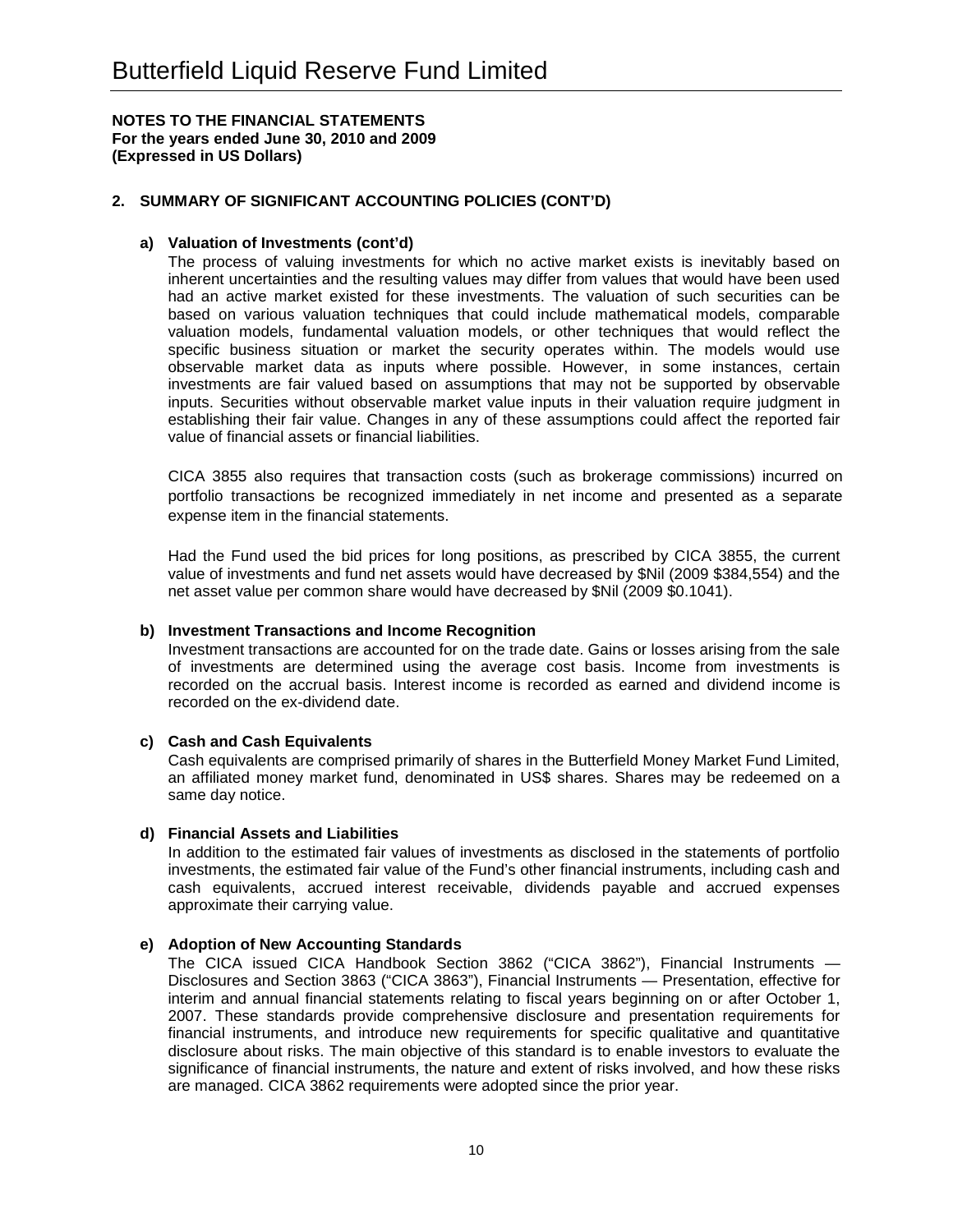# **2. SUMMARY OF SIGNIFICANT ACCOUNTING POLICIES (CONT'D)**

### **e) Adoption of New Accounting Standards (cont'd)**

During 2009, the Accounting Standards Board issued amendments to CICA 3862 that are effective for annual financial statements relating to fiscal years ending after September 30, 2009. These amendments are designed to enhance the existing disclosure around fair value and liquidity risk. This is accomplished by classifying the Fund's financial assets and financial liabilities into levels based on the input used to value the Fund's investments:

Level 1 — for unadjusted quoted prices in active markets for identical assets or liabilities; Level 2 — for inputs, other than quoted prices included in Level 1, that are observable for the asset or liability, either directly (i.e., as prices) or indirectly (i.e., derived from prices); and Level 3 — for inputs that are based on unobservable market data.

As part of the disclosure requirements, significant transfers between level 1 and level 2 investments are disclosed. The adoption of these amendments did not have an impact on net assets, increase (decrease) in net assets from operations, or increase (decrease) in net assets from operations per unit of the Fund.

#### **CICA Emerging Issues Committee Abstract 173, Credit Risk and the Fair Value of Financial Assets and Financial Liabilities**

Effective January 20, 2009, the Fund adopted retrospectively without restatement the CICA Emerging Issues Committee Abstract 173 ("EIC-173"), Credit Risk and the Fair Value of Financial Assets and Liabilities. EIC-173 requires the Fund's own credit risk and the credit risk of the counterparties to be taken into account in determining the fair value of financial assets and liabilities, including derivative instruments. The adoption of EIC-173 did not have a material impact on the financial position or results of operations of the Fund.

### **International Financial Reporting Standards**

In February 2008, the CICA announced that International Financial Reporting Standards ("IFRS") will replace Canadian GAAP in 2011 for profit-oriented publicly accountable enterprises. The change will be effective for fiscal years commencing on or after January 1, 2011. The Fund is currently determining the impact of IFRS on its financial statements.

### **3. FINANCIAL RISK MANAGEMENT**

The Funds' overall risk management approach includes formal guidelines to govern the extent of exposure to various types of risk. The Investment Advisor also has various internal controls to oversee the Funds' investment activities, including monitoring compliance with the investment objective and strategies, internal guidelines and securities regulations.

### **Credit Risk**

Credit risk is the risk that a counterparty to a financial instrument will fail to discharge an obligation or commitment that it has entered into with the Fund. The value of such securities on the Statement of Portfolio Investments includes consideration of the creditworthiness of the issuer, and, accordingly represents the maximum credit risk exposure of the Fund.

Credit ratings below represent ratings of debt securities provided by Standard & Poor's and are subject to change, which could be material.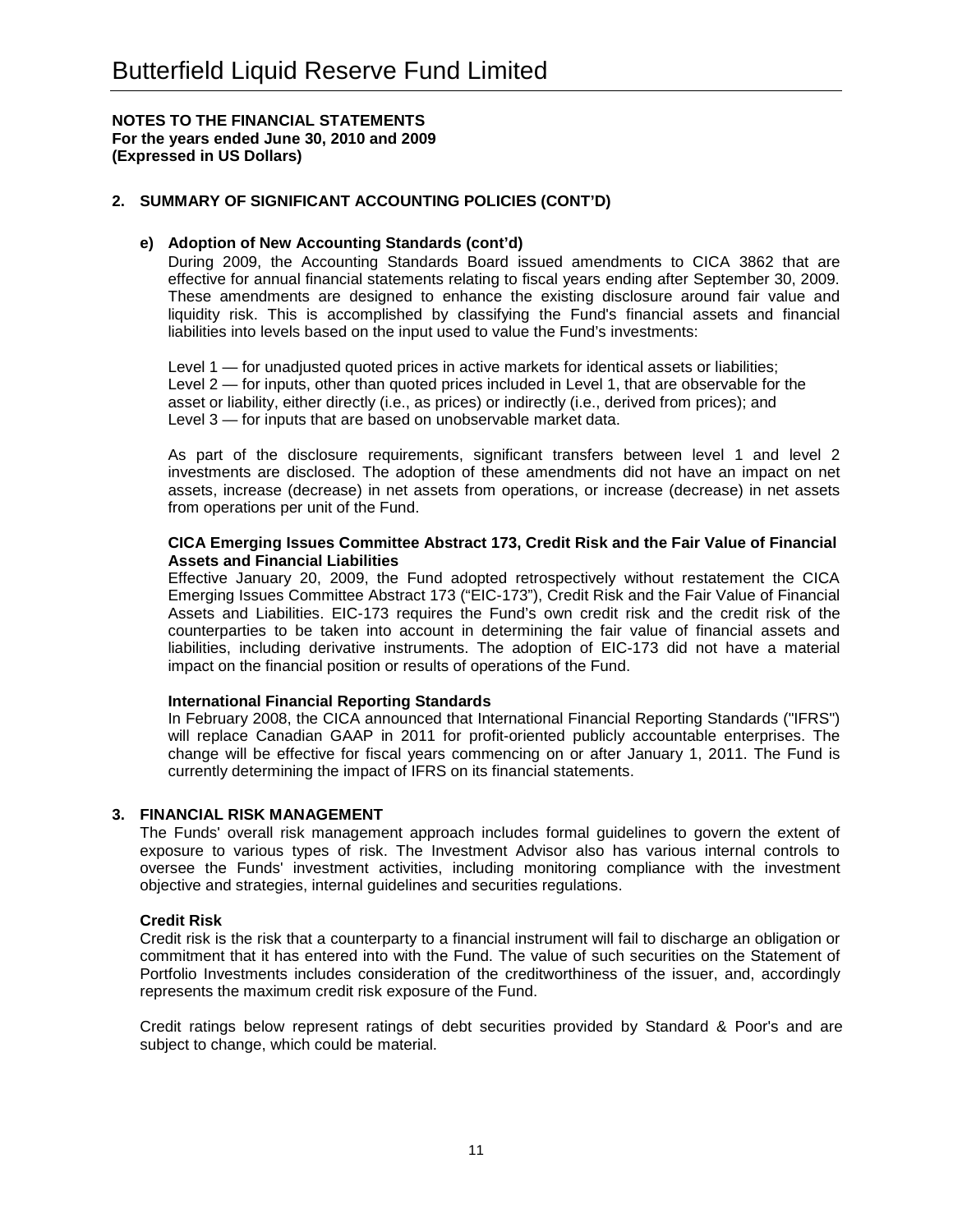# **3. FINANCIAL RISK MANAGEMENT (CONT'D)**

### **Credit Risk (cont'd)**

As of June 30, 2010 and 2009, the Fund invested in fixed income securities with the following credit ratings:

|                                         | % of Portfolio |                          |  |  |
|-----------------------------------------|----------------|--------------------------|--|--|
| <b>Debt Securities by Credit Rating</b> | 2010           | 2009                     |  |  |
| AAA                                     | 22.00          | 34.50                    |  |  |
| AA                                      | 11.00          | 20.20                    |  |  |
| A                                       | 44.80          | 40.50                    |  |  |
| <b>BBB</b>                              | 12.40          | 4.80                     |  |  |
| BB                                      | 8.20           | $\overline{\phantom{a}}$ |  |  |
| <b>NR</b>                               | 1.60           | $\overline{\phantom{a}}$ |  |  |
|                                         | 100.00         | 100.00                   |  |  |

As at June 30, 2010, had the interest rate increased or decreased by 25 basis points and assuming a parallel shift in the yield curve, net assets would have increased or decreased by approximately \$112,354 (2009: \$104,934). This change is estimated using the weighted average duration of the fixed income portfolio. This analysis assumes that all other variables remained unchanged. In practice, actual results may differ from this analysis and the difference could be material.

# **Currency Risk**

Currency risk is the risk that the value of an investment will fluctuate due to changes in foreign exchange rates. When the Fund enters into transactions which are denominated in currencies other than the Funds' reporting currency the Investment Advisor attempts to mitigate the associated currency risk in accordance with the above mentioned guidelines which may include the use of forward currency contracts. The Fund's transactions in a currency different from the reporting currency are not significant thus any risks associated are negligible.

### **Interest Rate Risk**

Interest rate risk is the risk that the fair value of future cash flows of a financial instrument will fluctuate because of changes in market interest rates. Prices of fixed income securities generally increase when interest rates decline, and decrease when interest rates rise. The Fund is exposed to these fluctuations through their holdings of fixed income securities.

The table below indicates the Fund's holdings in fixed income securities by remaining term to maturity:

|                                    | <b>Carrying Value</b> |              |  |  |  |  |
|------------------------------------|-----------------------|--------------|--|--|--|--|
| <b>Debt Securities by Maturity</b> | 2010                  | 2009         |  |  |  |  |
| $1 - 3$ years                      | 433.333               | 7,527,554    |  |  |  |  |
| $3 - 5$ years                      | $\blacksquare$        | 1,250,000    |  |  |  |  |
| Greater than 5 years               | 23,981,654            | 18,786,795   |  |  |  |  |
|                                    | \$24,414,987          | \$27,564,349 |  |  |  |  |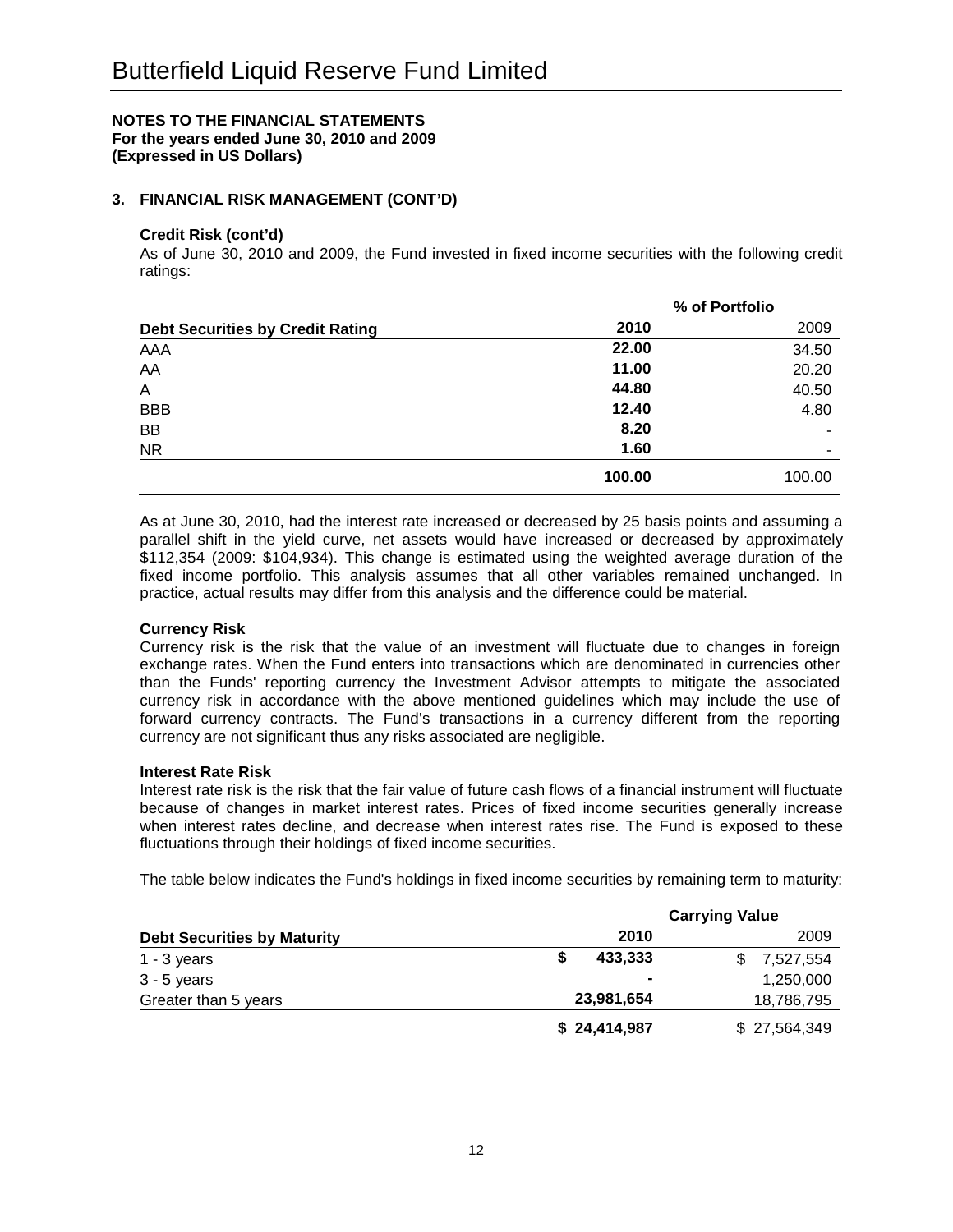# **3. FINANCIAL RISK MANAGEMENT (CONT'D)**

### **Liquidity Risk**

Liquidity risk is the risk that the entity will encounter difficulty in meeting obligations associated with financial liabilities. See Note 11.

### **Other price/market risk**

Other price/market risk is the risk that the value of investments will fluctuate as a result of market conditions. The Fund is exposed to price/market risk on its holdings of fixed income securities as discussed in the Interest Rate Risk section above.

### **4. FAIR VALUE OF FINANCIAL ASSETS**

The following is a summary of the inputs used as of June 30, 2010 in valuing the Fund's financial assets and financial liabilities carried at current value:

| <b>Classification</b>         |     | Level 1 | Level 2      | Level 3 | Total        |
|-------------------------------|-----|---------|--------------|---------|--------------|
| <b>Financial Assets</b>       |     |         |              |         |              |
| Corporate bonds               |     | ٠       | 433.333      | \$      | 433,333      |
| Mortgage backed securities    |     |         | 17,665,625   |         | 17,665,625   |
| Asset backed securities       |     | ۰       | 6,316,029    |         | 6,316,029    |
| <b>Total Financial Assets</b> | \$. | ٠       | \$24,414,987 | S       | \$24,414,987 |

### **Transfers of assets between level 1 and level 2**

Financial assets and liabilities transferred from level 1 to level 2 are the result of the securities no longer being traded in an active market. There were no transfers of financial assets and liabilities from level 1 to level 2 in the current period. Financial assets and liabilities transferred from level 2 to level 1 are the result of the securities now being traded in an active market. There were no transfers of financial assets and liabilities from level 2 to level 1 during the year ended June 30, 2010.

### **Reconciliation of financial asset and liability movement — level 3**

The Fund did not hold any level 3 investments at the beginning, during, or at the end of the year ended June 30, 2010.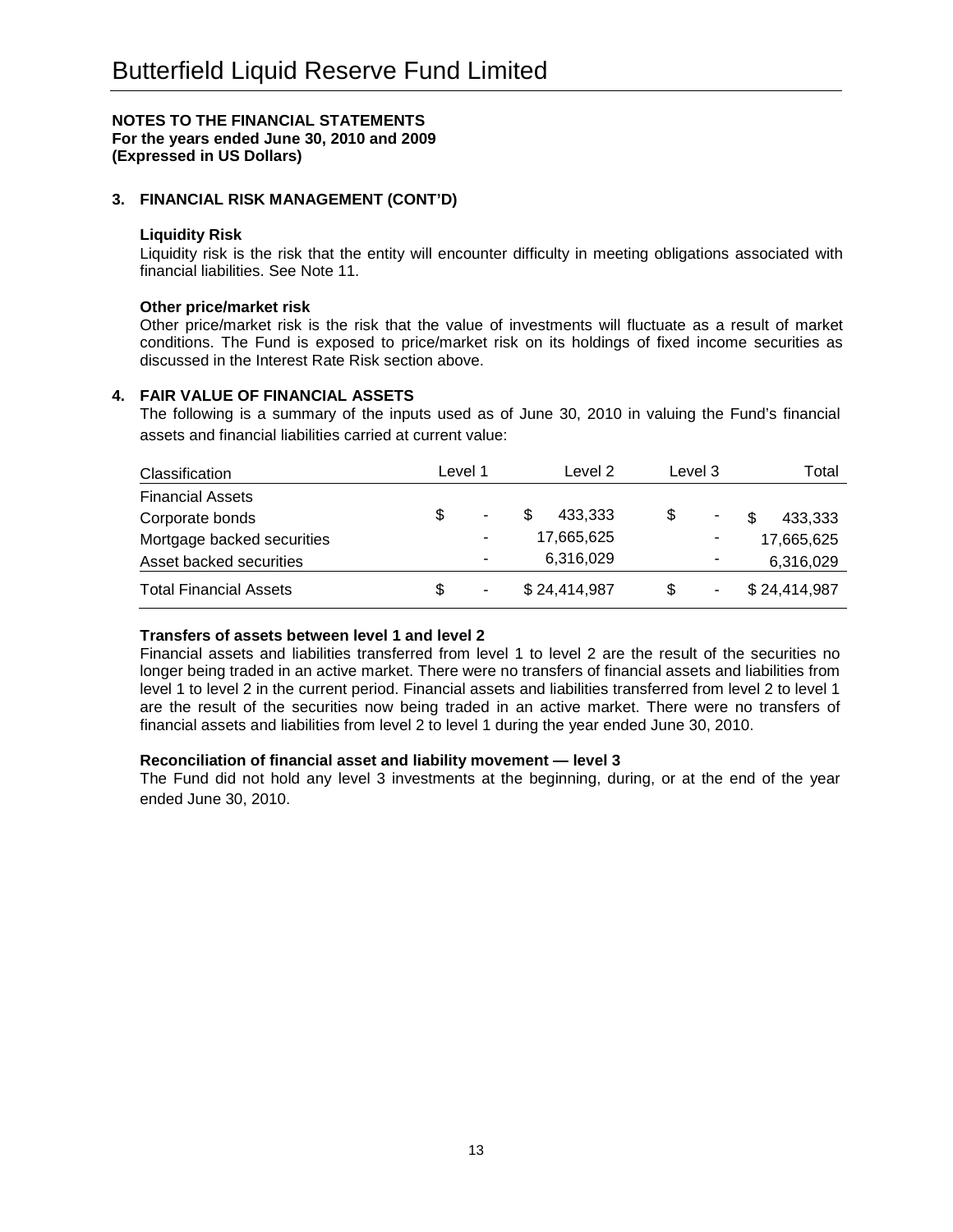# **5. SHARES ISSUED AND OUTSTANDING**

The authorised capital stock is as follows: 100,000,000 common shares of a par value of \$0.10 each 120,000 organisational shares of a par value of \$0.10 each

Details of shares issued and outstanding during the year are as follows:

| <b>Common Shares</b>                                  | 2010      | 2009                     |
|-------------------------------------------------------|-----------|--------------------------|
| Balance - beginning of year                           | 3,695,472 | 7,809,116                |
| Issue of common shares<br>Redemption of common shares | ۰         | 361,361<br>(4, 475, 005) |
| Balance - end of year                                 | 3,695,472 | 3,695,472                |
| Organisational shares                                 | 12,000    | 12,000                   |

The organisational shares are owned by the Investment Advisor.

### **6. DIVIDENDS**

Dividends declared by the fund on 3,695,472 shares were as follows:

|                                           | $$12,675,469$ $$10,014,729$ |                        |                  |
|-------------------------------------------|-----------------------------|------------------------|------------------|
| \$0.80 per Share                          | 2,956,378                   | ٠                      | July 13, 2010    |
| \$1.20 per Share (2009: \$2.71 per share) |                             | 4,434,556 \$10,014,729 | April 12, 2010   |
| \$1.43 per Share                          | 5,284,535                   | ۰                      | January 11, 2010 |
|                                           | 2010                        | 2009                   | Payment Date     |

# **7. NET REALISED GAIN (LOSS) ON INVESTMENTS**

The net realized gain (loss) on sale of investments was as follows:

|                                                                                                                                                   |   | 2010                                      |     | 2009                                      |
|---------------------------------------------------------------------------------------------------------------------------------------------------|---|-------------------------------------------|-----|-------------------------------------------|
| Proceeds on sale of investments                                                                                                                   | S | 22,075,976                                | \$  | 68,976,748                                |
| Less cost of investments sold:<br>Investments owned at beginning of year<br>Investments purchased during year<br>Investments owned at end of year |   | 50,195,755<br>9,299,327<br>(36, 937, 604) |     | 116,528,869<br>13,996,975<br>(50,195,755) |
| Investments sold during year                                                                                                                      |   | 22,557,478                                |     | 80,330,089                                |
| Net realised gain (loss) on investments                                                                                                           | S | (481,502)                                 | \$. | (11, 353, 341)                            |

The Fund purchased two highly liquid securities with maturities of less than 50 days in order to maximize returns on surplus cash prior to the January and April dividend distributions.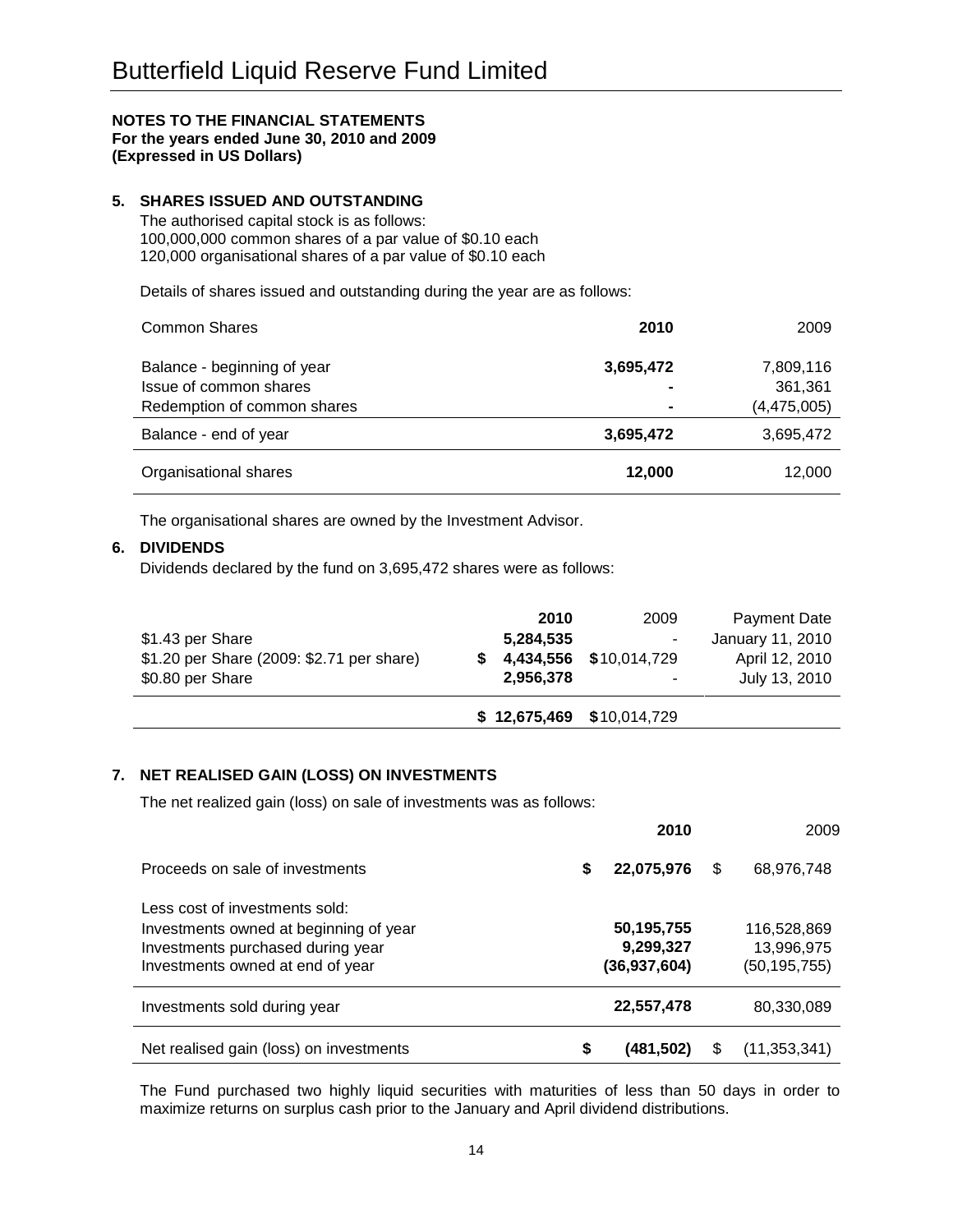# **8. RELATED PARTY TRANSACTIONS**

#### **a) Management Fee**

Under the terms of the Management Agreement, the Investment Advisor is entitled to receive a monthly fee calculated at the rate of no more than 1% per annum of the average valuation of the net assets of the Fund carried out on the Valuation Days during each month. Presently, the monthly fee is calculated at the rate of 0.35% per annum.

### **b) Custodian Fee**

Under the Custodian Agreement, the Custodian is entitled to receive a quarterly fee calculated at the rate of 0.03% per annum of the Fund's invested assets, including cash and unsettled trades in accordance with the Custodian's published fee schedule.

### **c) Accounting Fee and Registrar and Transfer Agent Fee**

Accounting fees and Registrar and Transfer Agent fees were charged at a rate of 20 basis points per annum up to \$100 million of the net asset value of the Fund and 2.5 basis points on the excess, and is accrued on a weekly basis.

### **d) Corporate Secretarial Fee**

Corporate secretarial fees are charged on a time spent basis at their normal rates.

### **9. TAXATION**

Under current Bermuda law the Fund is not required to pay any taxes in Bermuda on either income or capital gains. The Fund has received an undertaking from the Minister of Finance in Bermuda that in the event of any such taxes being imposed the Fund will be exempted from taxation until the year 2016.